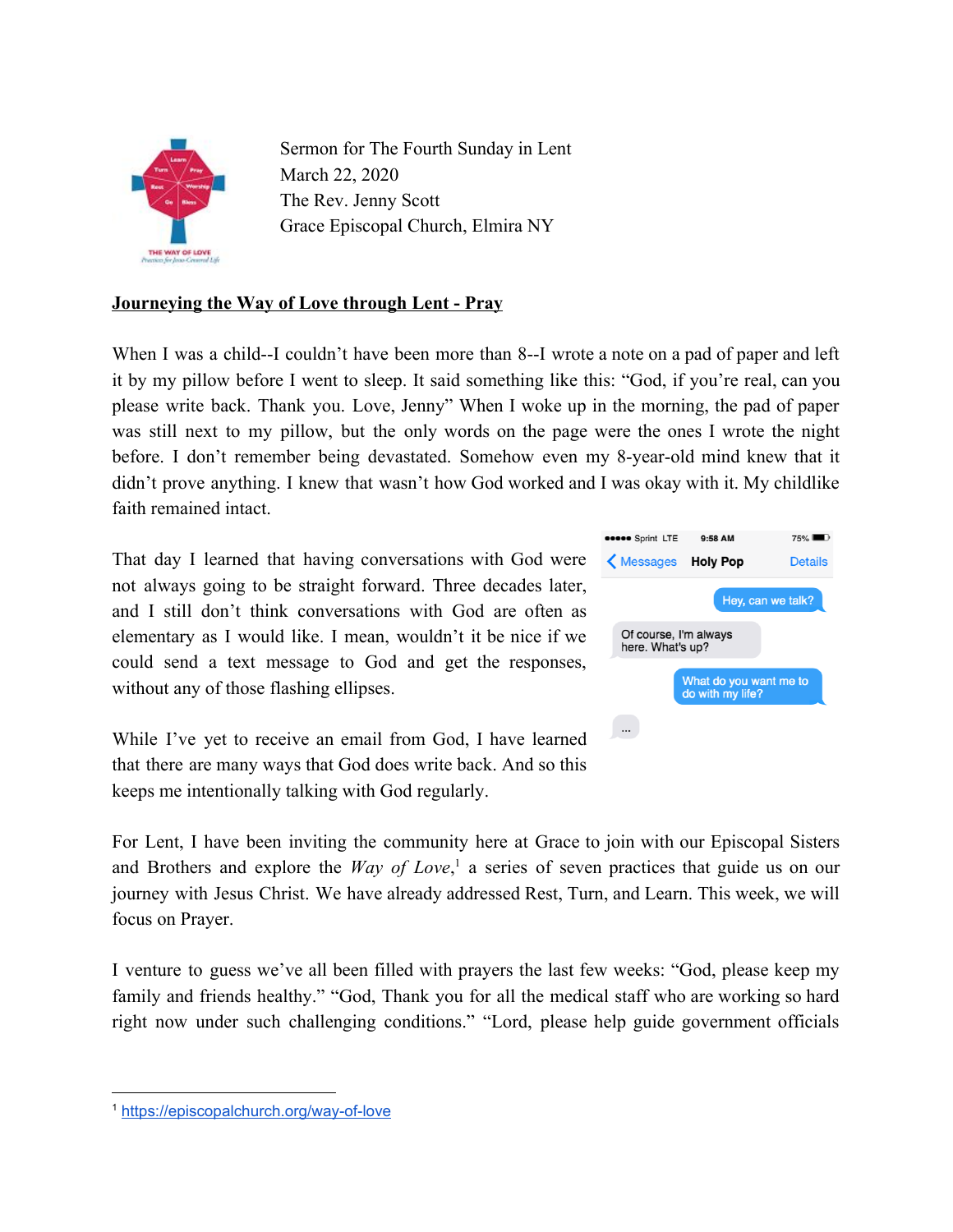both locally, nationally, and around the world." And don't forget, "God, please let me find some toilet paper at the store today."

What is prayer really? Is it our way of passing on our wish list to the great Cosmic Santa Clause? Is it something more than talking with an imaginary friend? Is prayer a way to change the mind of God and the outcomes of the universe?

I would like to suggest, prayer is the practice of intentionally acknowledging that God dwells with us and us with God. Praying is listening to, speaking to, and at times simply being with our Divine Parent.

Have you ever tried being in a relationship with a friend but never communicating with this friend? It just doesn't work. Relationships require communication and intentionally being with the other. As true as this is with friends and family members, it is also true with God. Prayer is one practice that helps to strengthen one's relationship with God. Prayer helps us to become more fully aware that God is God and that we are God's beloved children.

Anne Lamott in her book on prayer, entitled "Help.Thanks.Wow" writes: "Prayer is taking a chance that against all odds and past history, we are loved and chosen, and do not have to get it together before we show up. The opposite is true: We may not be able to get it together until after we show up in such miserable shape."<sup>2</sup>

Sometimes prayer comes easy to people. Some can picture God sitting down at the table with them and sharing a cup of tea or a pint of lager while sharing with God all that is going on in life. But there are times when it feels almost impossible to pray. No words seem to be sufficient. I am grateful for the Episcopal/Anglican tradition, for the theological  $\&$ biblically-based and wel-l thought-through prayers that have been passed down to us in our prayer books.



There are times when I do not know quite what to say or don't have the strength to pray on my own. But with the prayer book I can pray with the generations that have come before me.

Even before we had the Book of Common Prayer, we were gifted another book of prayers, the Psalms. There are psalms for just about every moment of life: for times of thanksgiving and praise, times of grief and lamentation, times of strife and struggle, times of fear and uncertainty.

<sup>2</sup> Anne Lamott, *Help, Thanks, Wow: The Three Essential Prayers* (New York: Riverhead Books, 2012), 5-6.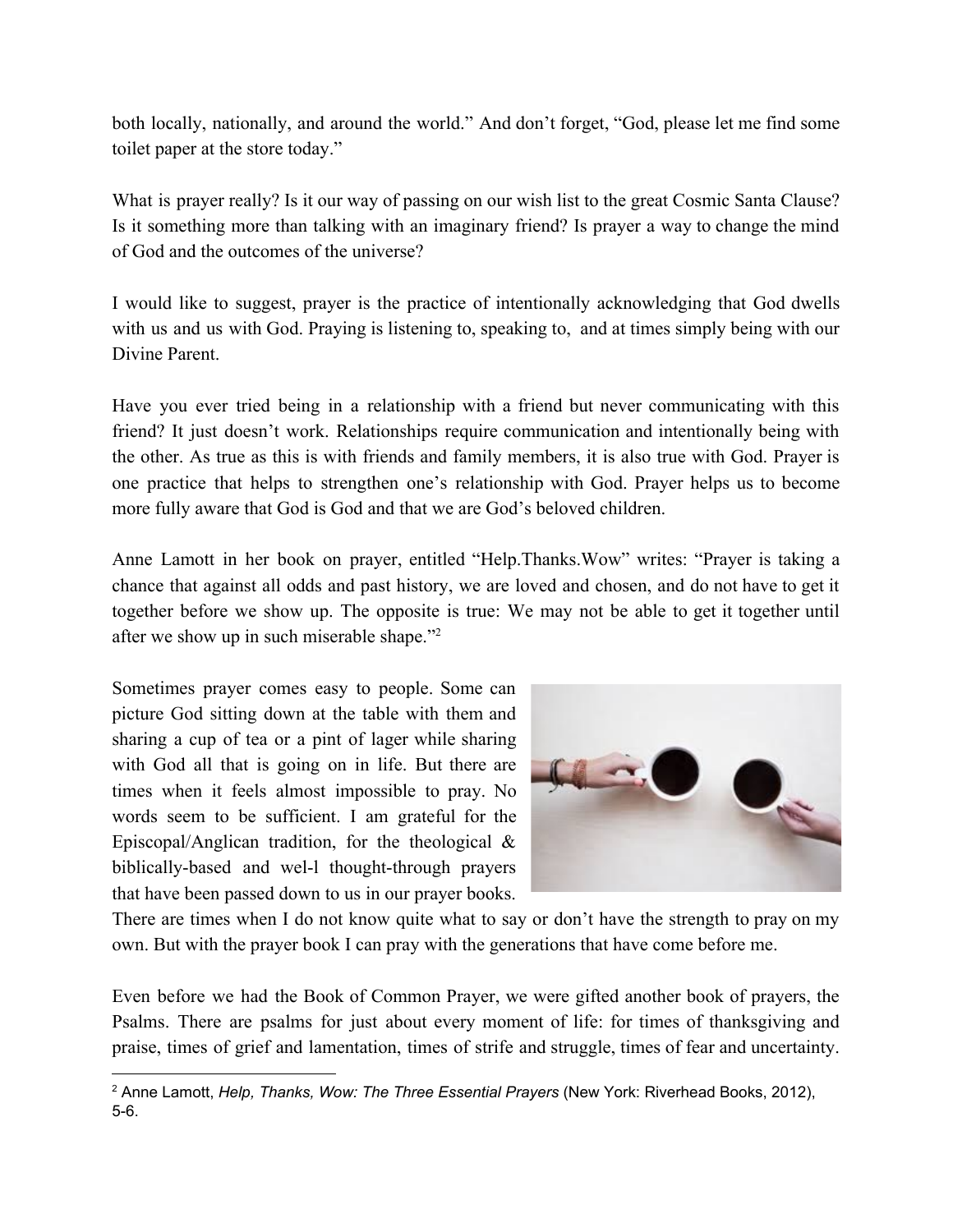These are rich prayers that have been passed down from generation to generation. These are the same prayers that Jesus himself prayed some 2000 years ago. So when we pray with the psalms, we are praying with sisters and brothers, not only around the world, but also across time.

The psalms also teach us how to pray. They teach us that it is okay to simply be honest with God. They teach us how to be open about how we feel, what we think we want or need--even when it's ugly or even if it's spiteful. (And let me tell you, some of these psalms seem pretty vengeful to me. But remember, that just because we request something, doesn't mean that we will receive it Thank God!)

The psalm that we read today is quite possibly the best known psalm out there. We hear it in movies and we've recited it at bedsides and gravesites. Of course most of us know it best in the King James Version:

The Lord is my shepherd; I shall not want. He maketh me to lie down in green pastures:

he leadeth me beside the still waters.



I would venture to guess that at one time or another many of us have each clung to this psalm, praying these words as if our own soul wrote them. I think it is partially because of the familiarity that we cling to it. But also because of the power in the words themselves. The image of being tenderly cared for by the Great Shepherd God, and the peacefulness of a lush green pasture where we can relax without any anxiety, is an image we can all relate to. (I don't know about you, but right about now I could go for an afternoon nap out in the warm sunshine, free from all care and anxiety.)

Let us look for a moment at the third verse, It is often translated: "He restoreth my soul". The word soul, in the original Hebrew is Nephesh פשֶֶׁנ. Nephesh means more than simply soul, it is the life, or life-force, or life-breath. Remember it was when God breathed life into the first human that it came alive. Eugene Peterson in the Message paraphrases the verse: "You let me catch my breath." Robert Alter the Hebrew Scholar translates it: "My Life he brings back."

We have all experienced having the wind knocked out of us, whether literally or figuratively. When this happens, it is hard to get that first breath back into our lungs. It is hard to find our footing. It is hard to function as normal. I feel like all of humanity has collectively had the wind knocked out of us. The COVID-19 Pandemic is a challenging time for us all. We are startled,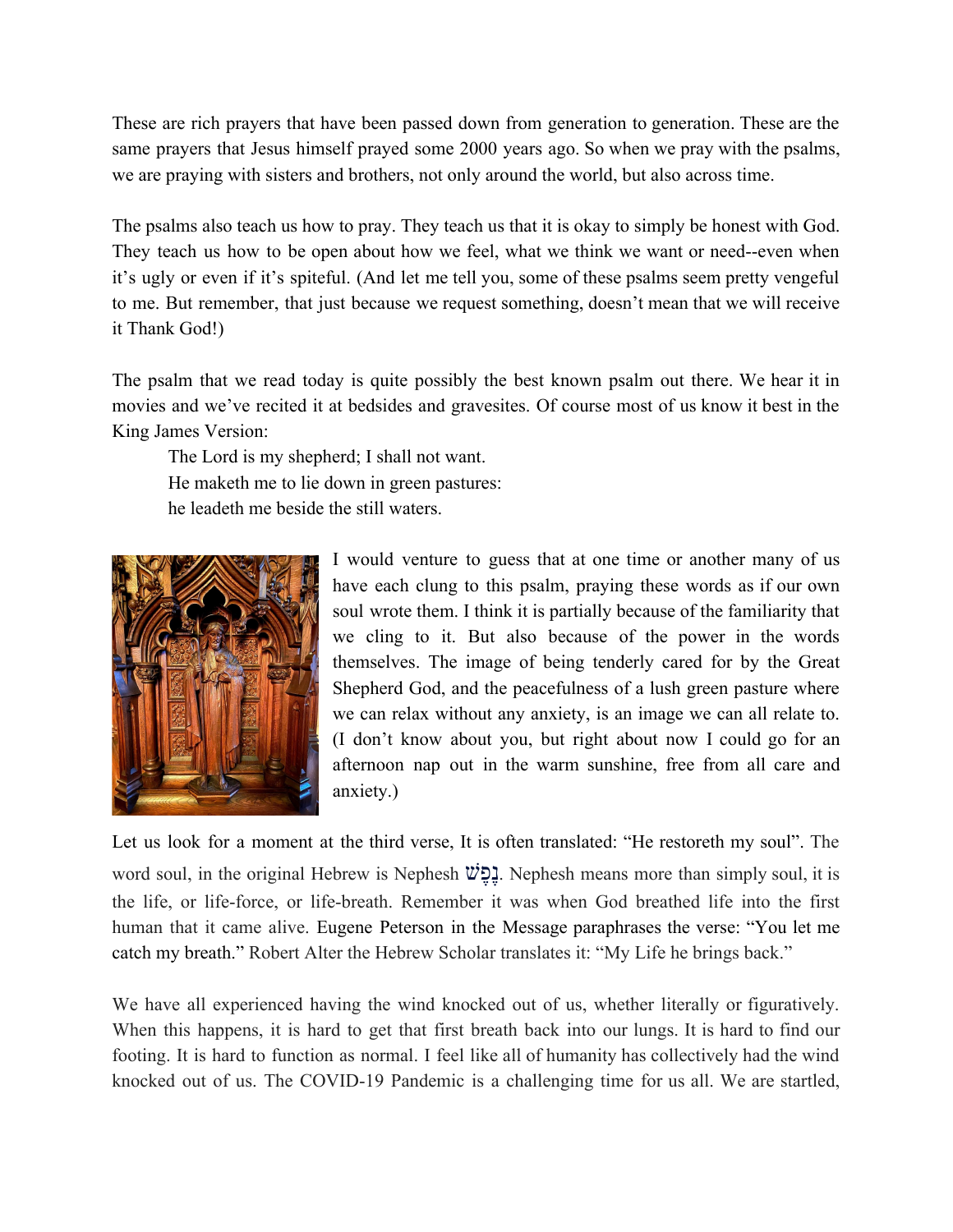shocked, struggling to breath (some literally), as we try to orient ourselves in this present reality. But just as the psalmist reminds us, God restores our breath, brings back our life, restores our soul, and gives us a safe place to rest.

The safety that the Good Shepherd provides does not guarantee that life will be easy though. The psalmist reminds also that there will be valleys where death looms large. And even when our needs are provided for, it may be with the company of our enemies. Evenso, the promise is set out first in the psalm. We have the Good Shepherd to get us through. The psalmist's words are simply a response to this promise.

We are currently living in uncertain times, there are dark valleys that we have to pass through: We don't know when we will get to come together again to worship as one community; We all have fears of loved ones getting sick; We are anxious over our economic well-being.I will not give us a false claim that we all walk through this time unscathed. But we have the promise that God is with us. As the psalmist writes: "For thou art with me; Thy rod and Thy staff they comfort me"

God is with us always, even before we pray. Prayer is not so God can be present, but a practice to help us acknowledge that God is already present and then prayer helps us to bend our will, our heart, and our mind towards God.

There is no one way to pray. But for me, when I've felt like I've had the wind knocked out of me, it's hard for me to find the words to pray. At these times, I am grateful for the psalms to pray with and for me.

As we continue our journey, as we seek out new practices--not only for Lent but also in our present COVID-Shelter-in-place reality--I invite everyone to spend some time reflecting on prayer. Ask yourself: Where has prayer been a balm to your soul? When did prayer enhance your awareness of God's presence? What types of prayers are most life-breath giving for you? Are you open to trying a new type of prayer this season?



It is my belief that after this pandemic, we will be a healthier community and a stronger church. May this time be an opportunity for each of us to examine our own prayer lives and introduce into our daily rhythms new practices of prayers that will not only sustain us during this season but long into the future.